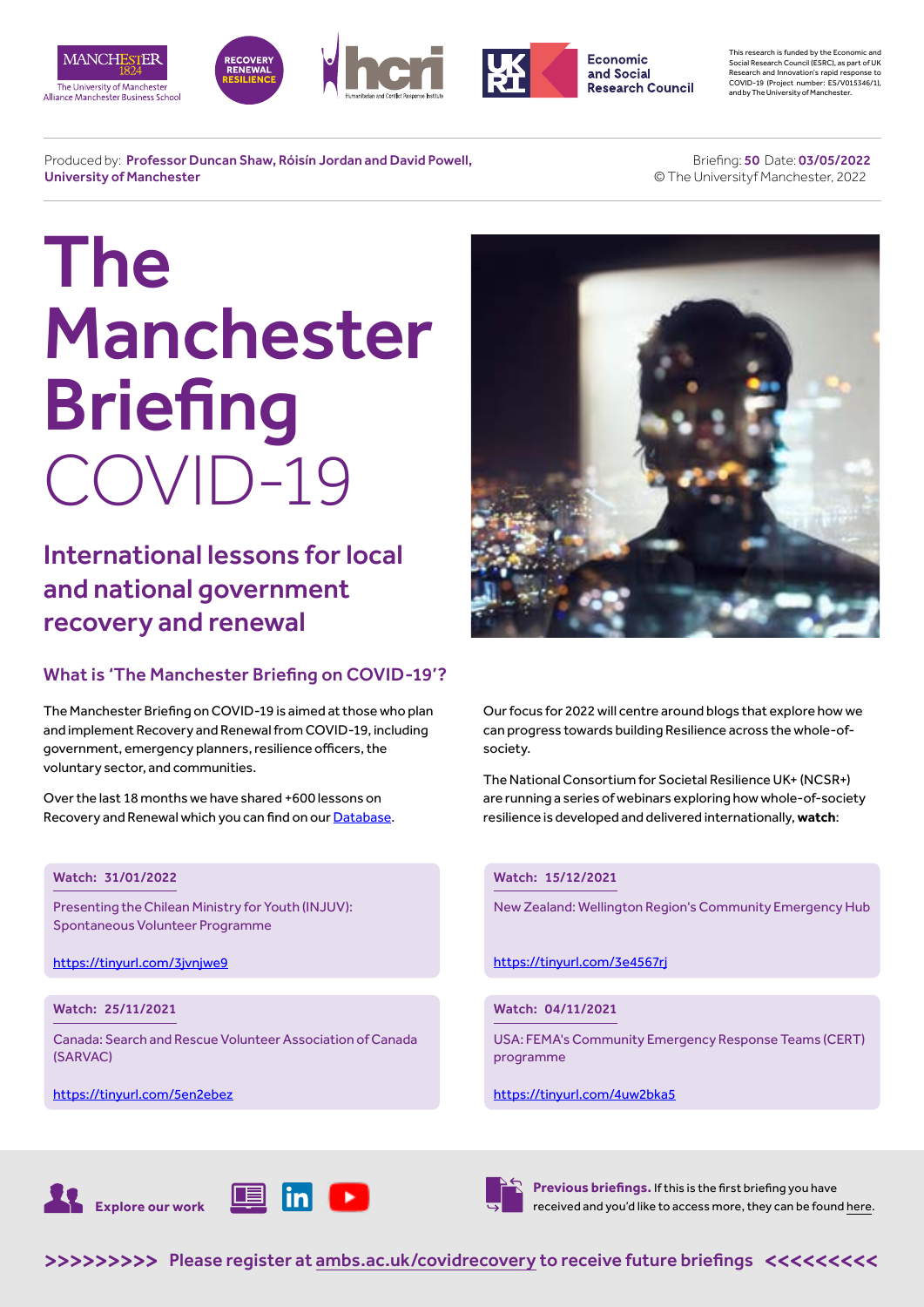# Guidance for self-reflection on Recovery and Renewal

# Introduction

As part of our ESRC funded project on Recovery, Renewal, [Resilience](https://www.alliancembs.manchester.ac.uk/research/recovery-renewal-resilience-from-covid-19/briefings/) (RRR) we committed to designing a self-evaluation methodology that enables reflection on recovery and renewal practices. This methodology is informed by lessons we gathered from working across the world – spending thousands of hours working on recovery/renewal and with multi-agency groups that coordinate recovery in the aftermath of COVID-19 (in the UK these are called Recovery Coordination Groups - RCGs). This selfevaluation methodology supports local government and other organisations (e.g. voluntary sector) to self-assess their recovery plans and renewal strategies. This self-assessment complements the international standard we wrot[e ISO/TS 22393 'Guidelines](https://www.alliancembs.manchester.ac.uk/media/ambs/content-assets/documents/news/the-manchester-briefing-on-covid-19-b39-wb-5th-july-2021.pdf)  [for planning Recovery and Renewal'](https://www.alliancembs.manchester.ac.uk/media/ambs/content-assets/documents/news/the-manchester-briefing-on-covid-19-b39-wb-5th-july-2021.pdf) and its operational version ['Operationalising ISO/TS 22393: Seven steps to plan recovery and](https://www.alliancembs.manchester.ac.uk/media/ambs/content-assets/documents/news/the-manchester-briefing-on-covid-19-B49-1-april-2022.pdf)  [renewal'](https://www.alliancembs.manchester.ac.uk/media/ambs/content-assets/documents/news/the-manchester-briefing-on-covid-19-B49-1-april-2022.pdf).

This briefing outlines the self-reflection methodology and can be used in conjunction with ISO/TS 22393. The self-reflection is portioned into seven areas each with a set of questions to pose. Annex 1 provides a template for how those questions might be assessed using a Likert scale – and it is important to record the justification for assessments. The questions focus more on the principles of developing Recovery and Renewal activities – not the intricacies of the activities themselves.

# What is this self-reflection guidance?

This briefing encourages you to reflect on a range of issues about the planning of Recovery and Renewal of whole-of-society following a crisis.

We define the following terms:

- **Recovery:** operational, transactional and short-term activity to enhance preparedness following a crisis. Recovery is focused on communities, i.e. the people, places and processes, and is underpinned by power and partnerships.
- **Renewal:** strategic, transformational, systemic endeavour to build resilience following a crisis. Renewal is more ambitious than recovery, potentially tackling chronic societal issues that the crisis has exposed as offering significant opportunities to enhance people, places and processes.
- Whole-of-society: local actors and the places that are important to them.
	- o **Actors** include individuals (e.g. vulnerable persons, workers, school children, visitors, households), communities (e.g. groups that share a location, interest or vulnerability), businesses (e.g. small and large enterprises), and organisations (e.g. voluntary sector, government sector).
	- o **Places** include indoor and outdoor spaces, the natural environment, locations of services and infrastructure, employment hubs.

Many RCGs that lead Recovery and Renewal have analysed information from the response, assessed impacts and needs, and gathered lessons learned. There is also a benefit from RCG reflecting on its own practice – including looking back at what and how they have progressed Recovery and Renewal, and use this to think about how to continue their work. This self-reflection aims to support the process of looking back on Recovery and Renewal, and what the future of Recovery and Renewal could involve.

We know that many in local government have coordinated excellent work on Recovery and Renewal, including on economy, society, and public health systems, among other topics. Wholeof-society Recovery and Renewal includes that of individuals, communities, businesses, organisations, and other non-resilience governmental partners.

# How might you use this self-reflection guidance?

There are at least three approaches to answering the questions in this self-reflection:

- an RCG could collectively work through the selfreflection and decide, together, how they would assess each question
- each member of an RCG could individually work through the self-reflection and assess each question from their individual perspective. Then comparison of their assessment could be discussed in a meeting of the RCG. Assessments from whole-of-society could also be included
- an individual could individually work through the self-reflection and reflect upon the performance of their Recovery and Renewal activities – taking any observations into an RCG for wider consideration

Whichever way the self-reflection is organised, it is helpful to record the rationale for answers as the explanation is just as important as the answer. In the questions below we always use a shorthand of "Recovery and Renewal" but you should answer each question on whichever aspect is more relevant to your context – whether that is Recovery (only), Renewal (only), or Recovery and Renewal (both).

# Seven areas for self-reflection

#### **Strategy and leadership**

First, we encourage you to reflect on the strategy and leadership to progress Recovery and Renewal. Some organisations have mature approaches to Recovery and Renewal from this crisis, while others are still working towards this. Self-assess:

- 1. 'My organisation' has a suitable strategy approved for Recovery and Renewal.
- 2. 'My organisation' has a strategy for Recovery and Renewal that has been aligned with other strategy documents.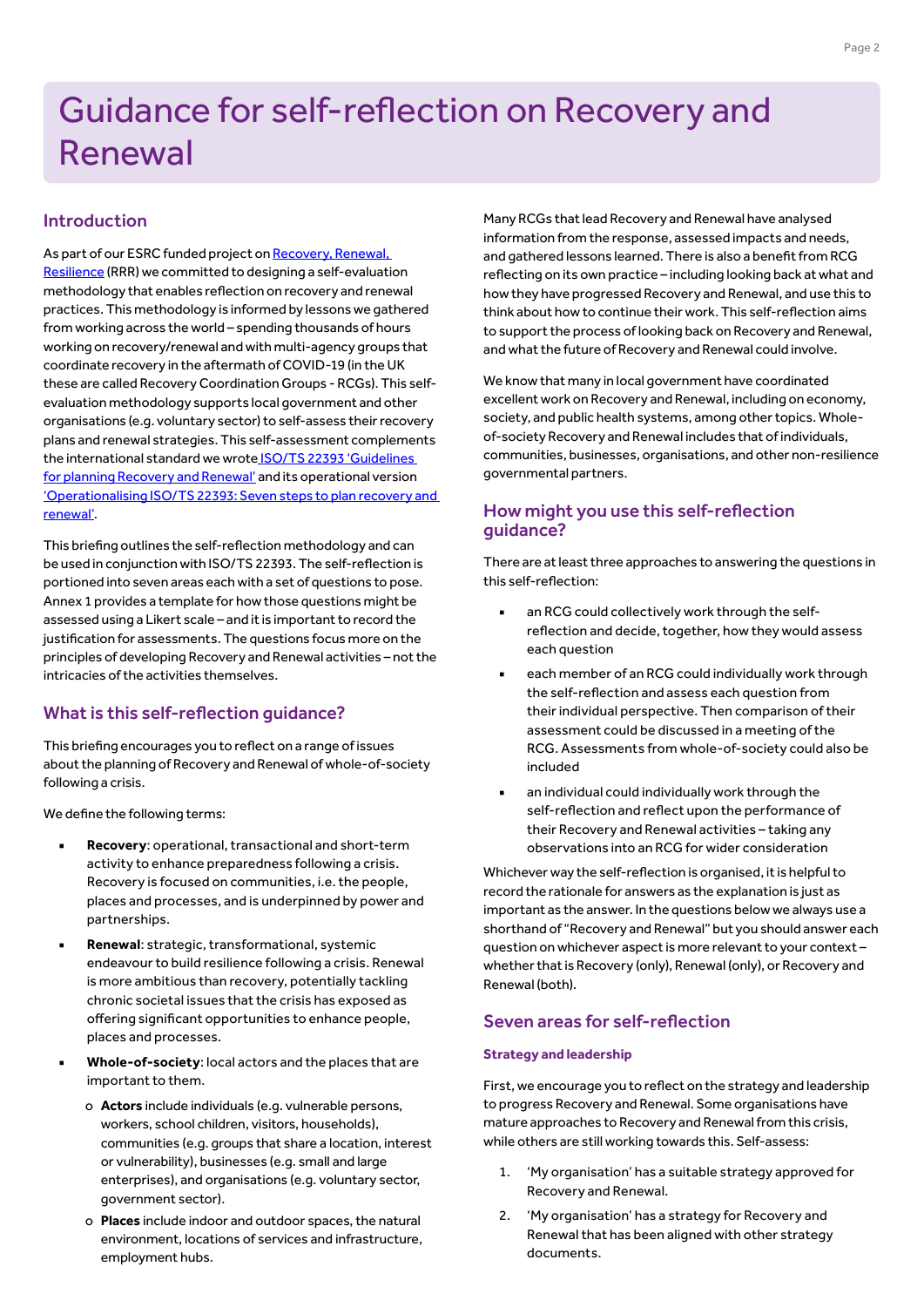- 3. 'My organisation' has a suitable plan approved to deliver Recovery and Renewal.
- 4. The leaders in 'my organisation' actively support our ambition for Recovery and Renewal.
- 5. 'My organisation' has a recent example of good practice Recovery and Renewal.

#### **Partnerships and intelligence**

This area reflects on partnerships that you have which will help to create intelligence about this crisis – that information which is key to evidence-based planning. The questions below focus on how information for Recovery and Renewal is brought into 'your organisation' (i.e. the resilience partnership or sector partner that you represent) to better understand the activities in the response, identify impacts and needs, and consider lessons learned which should inform Recovery and Renewal. Self-assess in the context of your organisation engaging with partners to understand impacts and needs and the lessons learned from this crisis:

- 6. My organisation' has sufficient information exchange for Recovery and Renewal with members of the Local Resilience Forum (especially those with community service responsibilities).
- 7. 'My organisation' has sufficient information exchange for Recovery and Renewal with local voluntary sector organisations.
- 8. 'My organisation' has sufficient information exchange for Recovery and Renewal with local faith-based organisations.
- 9. 'My organisation' has sufficient information exchange for Recovery and Renewal with local organisations that focus on vulnerable people (e.g. homelessness, financial pressures, health-related issues).
- 10. 'My organisation' has sufficient information exchange for Recovery and Renewal with large local businesses.
- 11. 'My organisation' has sufficient information exchange for Recovery and Renewal with small local businesses.
- 12. 'My organisation' has sufficient information exchange for Recovery and Renewal with non-resilience units in local government.
- 13. 'My organisation' has sufficient information exchange for Recovery and Renewal with internal and external subject matter experts who can provide insight.
- 14. 'My organisation' has sufficient information exchange for Recovery and Renewal with other resilience partnerships (e.g. from other regions) to learn from their approaches.
- 15. 'My organisation' analyses the information received from its wider partners to inform Recovery and Renewal.

#### **Management systems**

We encourage you to reflect on the management systems that enable 'your organisation' (i.e. the resilience partnership or sector partner that you represent) to achieve its desired outcome on Recovery and Renewal. Self-assess:

- 16. 'My organisation' has the expertise needed to achieve its desired outcome on Recovery and Renewal.
- 17. 'My organisation' has the sustainable staff capacity

needed to achieve its desired outcome on Recovery and Renewal.

- 18. 'My organisation' has allocated the sustainable funding needed to achieve its desired outcome on Recovery and Renewal.
- 19. 'My organisation' has a process to risk manage a failure of its Recovery and Renewal work (e.g. implementation not having the expected impacts, causing harm, or undermining your organisation's reputation).
- 20. 'My organisation' has a process to analyse the sustainability of Recovery and Renewal initiatives (e.g. points of failure).
- 21. 'My organisation' has the appropriate support functions to assist on Recovery and Renewal.
- 22. 'My organisation' monitors its own performance on progressing Recovery and Renewal.
- 23. 'My organisation' has audited its work on Recovery and Renewal.
- 24. 'My organisation' is learning from its own practice on Recovery and Renewal.

#### **Coordination and communication operations**

This area reflects on whether the coordination of Recovery and Renewal activities ensures that activities align and complement each other, rather than compete. Coordination may be needed for any Recovery and Renewal activity, whether that involves coordination across one partner or multiple, and across a single topic or a complex arrangement of intersecting activities. Selfassess:

- 25. 'My organisation' is able to coordinate its own delivery of Recovery and Renewal.
- 26. 'My organisation' works with multiple partners in a coordinated manner to align its delivery of Recovery and Renewal.
- 27. 'My organisation' has sufficient channels to communicate with partners and whole-of-society about Recovery and Renewal.
- 28. 'My organisation' has sufficient channels to receive information from partners and whole-of-society on Recovery and Renewal.

#### **Partners who support capabilities**

We encourage you to reflect on the different partnerships that can help to achieve the desired outcomes on Recovery and Renewal. Self-assess:

- 29. 'My organisation' works with local community groups to achieve its desired outcome on Recovery and Renewal.
- 30. 'My organisation' works with local voluntary sector organisations to achieve its desired outcome on Recovery and Renewal.
- 31. 'My organisation' works with local faith-based organisations to achieve its desired outcome on Recovery and Renewal.
- 32. 'My organisation' works with volunteers from local businesses (e.g. as part of volunteer days) to achieve its desired outcome on Recovery and Renewal.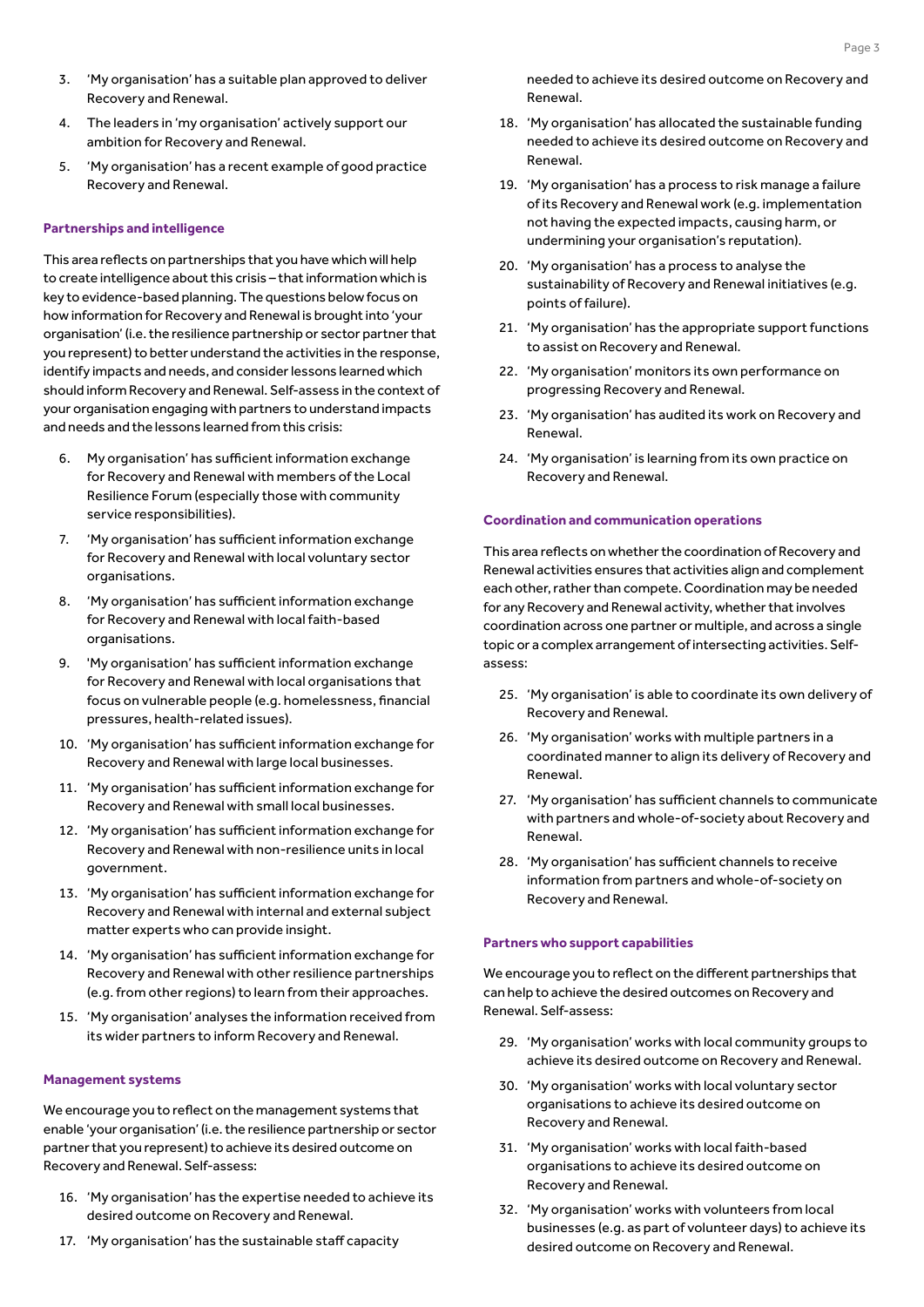- 33. 'My organisation' works with community resilience groups to achieve its desired outcome on Recovery and Renewal.
- 34. 'My organisation' works with elected officials to achieve its desired outcome on Recovery and Renewal.
- 35. 'My organisation' works with non-resilience parts of local government to achieve its desired outcome on Recovery and Renewal.

Any other partners involved in Recovery and Renewal of wholeof-society resilience that you work closely with but are not mentioned above should be included here.

#### **Delivering Recovery and Renewal**

This area reflects on the diversity of your organisation's activity to deliver Recovery and Renewal. Self-assess:

- 36. 'My organisation' has an effective and efficient plan (with allocated responsibilities) to deliver the Recovery and Renewal strategy on communities.
	- o When answering, reflect on a range of activities including: vulnerable people, volunteers, community participation, public protection, emergency housing (incl homeless), welfare (incl social care), education & skills, and cultural.
- 37. 'My organisation' has an effective and efficient plan (with allocated responsibilities) to deliver the Recovery and Renewal strategy on infrastructure.
	- o When answering, reflect on a range of activities including: infrastructure providers, infrastructure customers, energy (utilities), telecommunications (including digital), urban & rural infrastructure, transport, waste management, and supply chain & logistics.
- 38. 'My organisation' has an effective and efficient plan (with allocated responsibilities) to deliver the Recovery and Renewal strategy on the environment.
	- o When answering, reflect on a range of activities including: spatial planning (incl public spaces), environmental health, living sustainably, and resilience to climate change.
- 39. 'My organisation' has an effective and efficient plan (with allocated responsibilities) to deliver the Recovery and Renewal strategy on personal health.
	- o When answering, reflect on a range of activities including: healthcare, public health and wellbeing (incl psycho-social supports), excess death management, and connectivity between health & the wider system.
- 40. 'My organisation' has an effective and efficient plan (with allocated responsibilities) to deliver the Recovery and Renewal strategy on governance.
	- o When answering, reflect on a range of activities including: legislation, policy, guidance, information & data, resourcing & financial frameworks, partnerships & coordination (national, subnational, local), strategic communications, and governance of delivering Recovery & Renewal
- 41. 'My organisation' regularly collects feedback from partners to improve its ongoing delivery of the Recovery and Renewal strategy.
- 42. 'My organisation' regularly collects feedback from wholeof-society to improve its ongoing delivery of Recovery and Renewal.

#### **Overall performance**

As a final step we encourage you to reflect on how your organisation has performed well on its Recovery and Renewal to enhance resilience. Self-assess:

43. 'My organisation' has performed well so far on its Recovery and Renewal work.

# **Conclusion**

With partners, we will observe how this methodology can be applied and improve it in line with feedback to ensure it is a value-adding evaluation. We hope you find this guidance helpful, if you have any questions please get in touch with our team at: [recoveryproject@manchester.ac.uk](mailto:recoveryproject%40manchester.ac.uk?subject=).